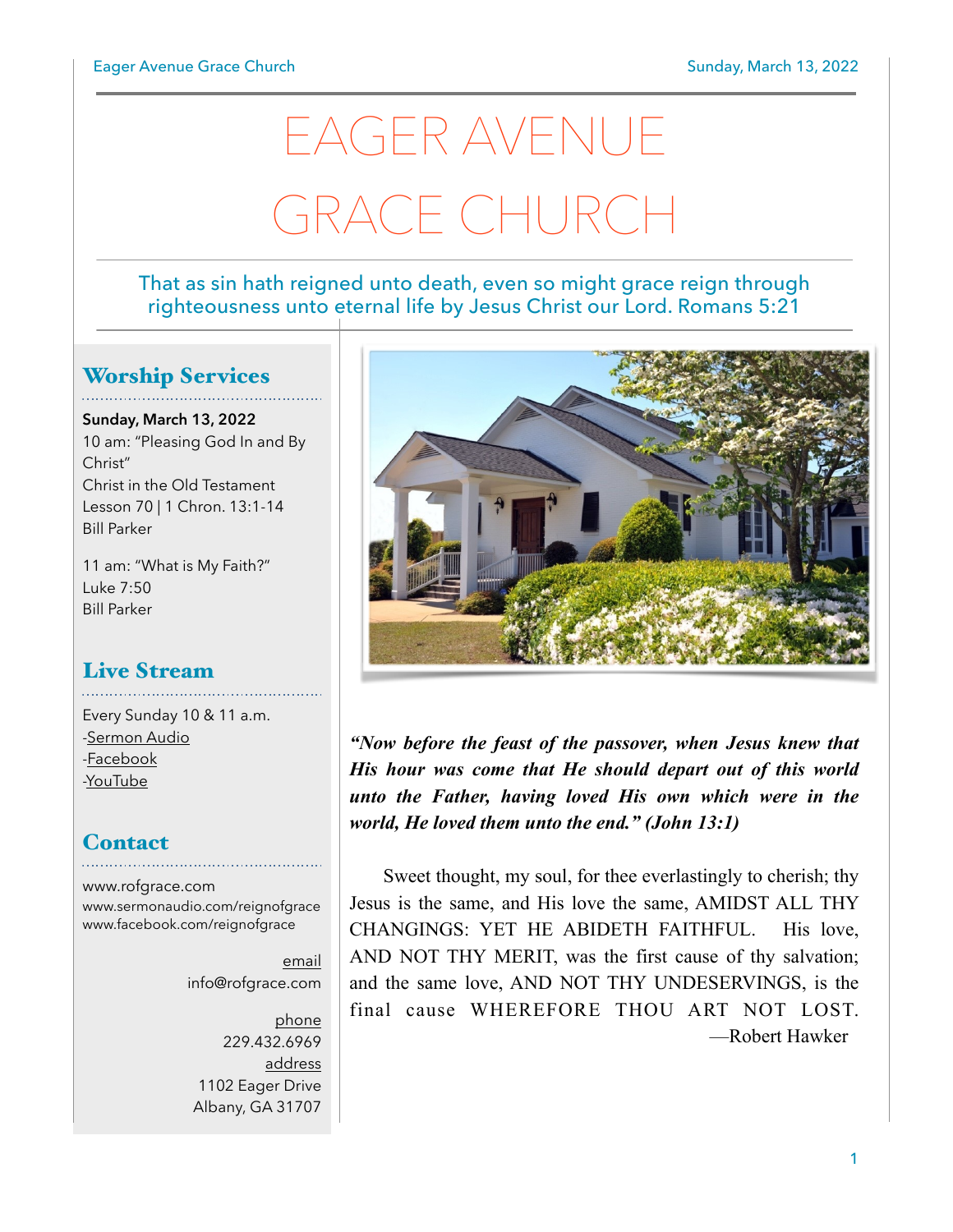## Something to Think About

 Many sincere, religious people imagine that God will save them on the basis of some response or decision they make to accept or follow Jesus, a response that those who perish fail to make. That thinking suggests that the saved sinner outperforms the lost sinner by doing that which the lost refuse to do, as if God grades on the curve so to speak. But as someone once said, "God grades on the cross, not the curve." Do you know about the strict standard of the cross, the righteousness of God established there, by which God declares He will grade or judge us all? In *Acts 17:31*, God says, *"He hath appointed a day, in the which He will judge the world in righteousness by that man whom He hath ordained; whereof He hath given assurance unto all men, in that He hath raised Him from the dead."* You see, Christ's perfect Righteousness, the Righteousness that He alone established by His perfect obedience to God's Holy Law and justice is God's standard of judgement. The question is do you have this righteousness whereby every man will be judged. If you say you do, I ask, where did you get it? Was it by your works of law, by your law keeping, or do you have a righteousness that God has legally imputed, or charged to your account? All of these questions should be the concern of every man and woman, and they should not rest until they know for certain the answers. —Elder Randy Wages

# "Only the Humble May Apply"?

 I heard this quote on the internet from a segment of a so-called "Christian" movie. A man speaking to some young people said the following – "The Lord Jesus is looking for followers who realize that they are sinners and need a savior. These are his terms, and I can't change them. Only the humble may apply." I realize that most people who call themselves "Christians" see nothing wrong with this statement. And I realize that many, if not most, would scorn and disparage me and others who would challenge such a statement and expose it as being wrong, even heretical. But the questions we should all ask are – Is this statement right according to what God's Word, the Holy Scriptures, reveal? Is this a correct portrayal of the Gospel of God's grace in Christ? The answer is an emphatic "NO!" Let me show you why.

 The Lord Jesus is NOT "looking for followers who realize that they are sinners and need a savior." The Lord Jesus came *"to seek and to save that which was lost" (Luke 19:10)*. God's Word tells us that even though the majority of people will admit to some degree of sinfulness and imperfection, none of us by nature know the reality of our sin and depravity to the degree that God's Word reveals *(Rom. 3:9-20)*. unregenerate sinner is humble before God. By nature, we as sinful, spiritually dead people are full of pride and self-righteousness. That is why *"the natural man receiveth not the things of the Spirit of God: for they are foolishness unto him" (1 Cor. 2:14)*. That is why *"there is none that understandeth, there is none that seeketh after God. They are all gone out of the way, they are together become unprofitable; there is none that doeth good, no, not one" (Rom. 3:11-12)*. This is why we must be born again else we cannot see the reality of our sin and depravity. The fact that so many people believe that they have enough goodness within so that they can of their own "free-wills" choose Christ is the height of religious pride.

 Christ did not come into the world seeking humble sinners. He came to die for His sheep and redeem them to insure their salvation. He is seeking His sheep to give them life and make them humble by the power of the Spirit in bringing them to see their sinfulness and their need of a righteousness that they cannot produce. He not only came to call sinners to repentance but also to give repentance to His people. By nature, we do not see our depravity until Christ humbles us by the power of the Spirit in the preaching of the Gospel. It is then that Christ brings us down in godly humility and brings us to beg for mercy and to submit to His way of salvation all of grace based on the righteousness of Christ alone. —Pastor Bill Parker